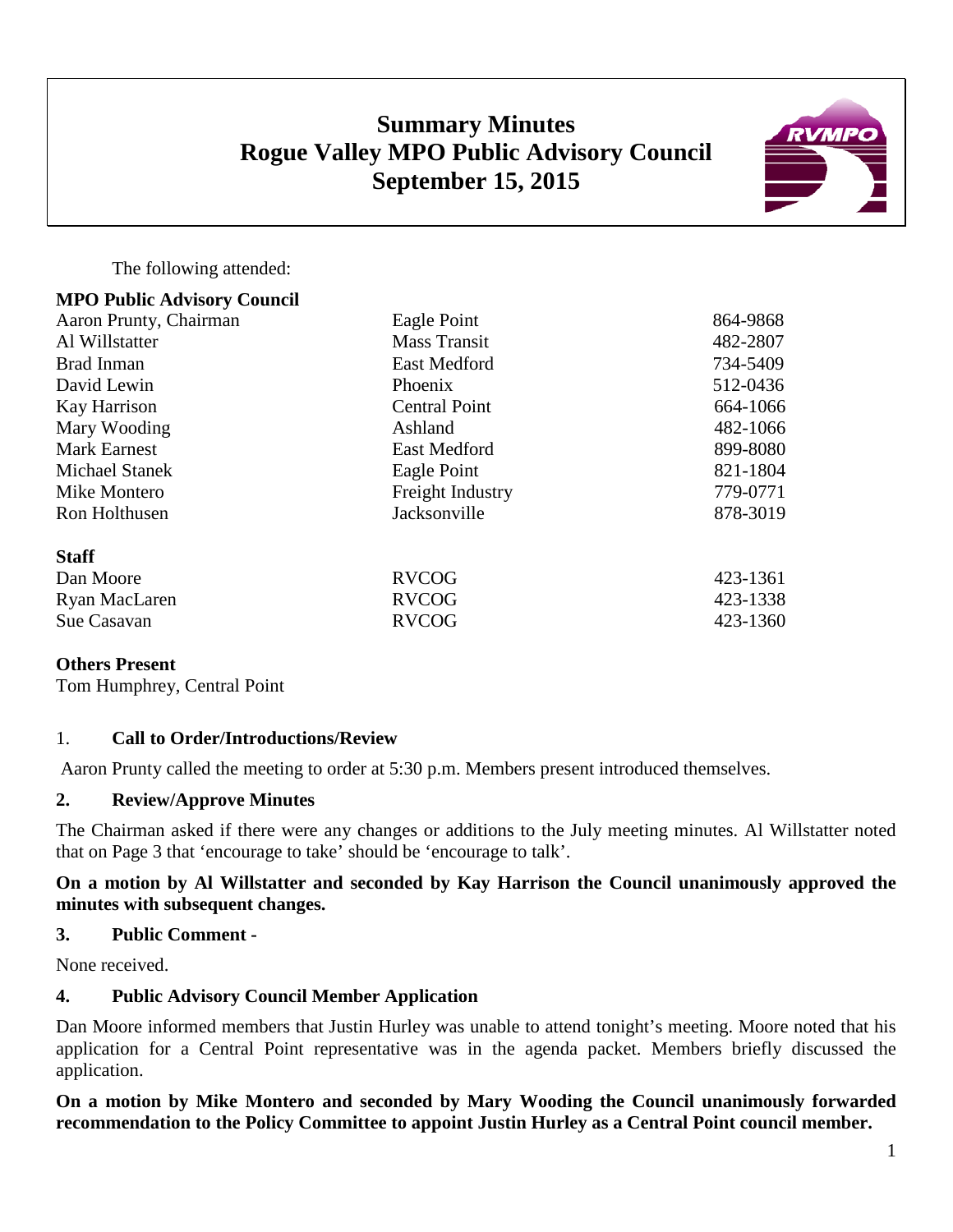# **5. Central Point Conceptual Land Use & Transportation Plan**

Tom Humphrey, Community Development Director from Central Point gave a Power Point presentation on the Urban Reserve Area CP-1B Tolo Road. He briefly discussed the Greater Bear Creek Valley Regional Plan and the requirement for urban reserve concept planning. In addition, the regional plan requires concurrence with regional transportation plans.

He presented maps of the area and briefly discussed the following:

- Flood hazard
- Current Jackson County Zoning
- Proposed land use breakdown
- Utilities and irrigated land
- Existing infrastructure

Mike Montero appreciated the Central Point planning efforts for future areas. Kay Harrison agreed that taking a regional approach and acknowledging the fact that what happens in one jurisdiction will affect another will be important.

Al Willstatter asked about mixed-use and Humphrey responded that mixed-use will be planned in a different growth area and that CP-1B will focus on employment.

Ron Holthusen inquired about the retention of farm use and wondered how it fit in to the plan. Humphrey explained that in Oregon the intention is to focus urban uses in the core and keep agriculture in the periphery although certain agriculture uses could be preserved in the city. Montero added that the Regional Problem Solving provides a 50-year window giving some relative certainty.

# **6. Regional Transportation Plan (RTP) Goals and Policies**

Dan Moore briefly reviewed the RTP Goals and Policies and noted that TAC members are working on updating the language but not the intent of the goals and policies.

Montero commented instead of verbiage stating multi-modal he thought it should say all modes. He added that freight had priority for ODOT and some urban areas have difficult design elements for freight movement. He suggested also contemplating freight needs on higher order roads and noted that traffic calming can sometimes imply pedestrian safety where it doesn't exist. He would like to see throughout the RTP references noting that different modes have different needs.

Mark Earnest indicated that 'feel good' things don't always stimulate the economy. He thought freight and transportation connections should precede other amenities. Holthusen mentioned that they are incompatible and he felt the livability quality should also be considered. The Performance Indicator should look for something that would establish quality and usability.

Mary Wooding added that the bike lanes on the road diet section in Ashland are used very little.

Montero reported that ODOT is beginning to look at other designs for bike/pedestrian due to economic reasons. Separate lanes for multi-use, people will feel safer and use it more.

Al Willstatter commented that some existing modal choices have been eliminated, such as transit to the Medford airport.

# Comments

Emphasize freight and insert into each goal.